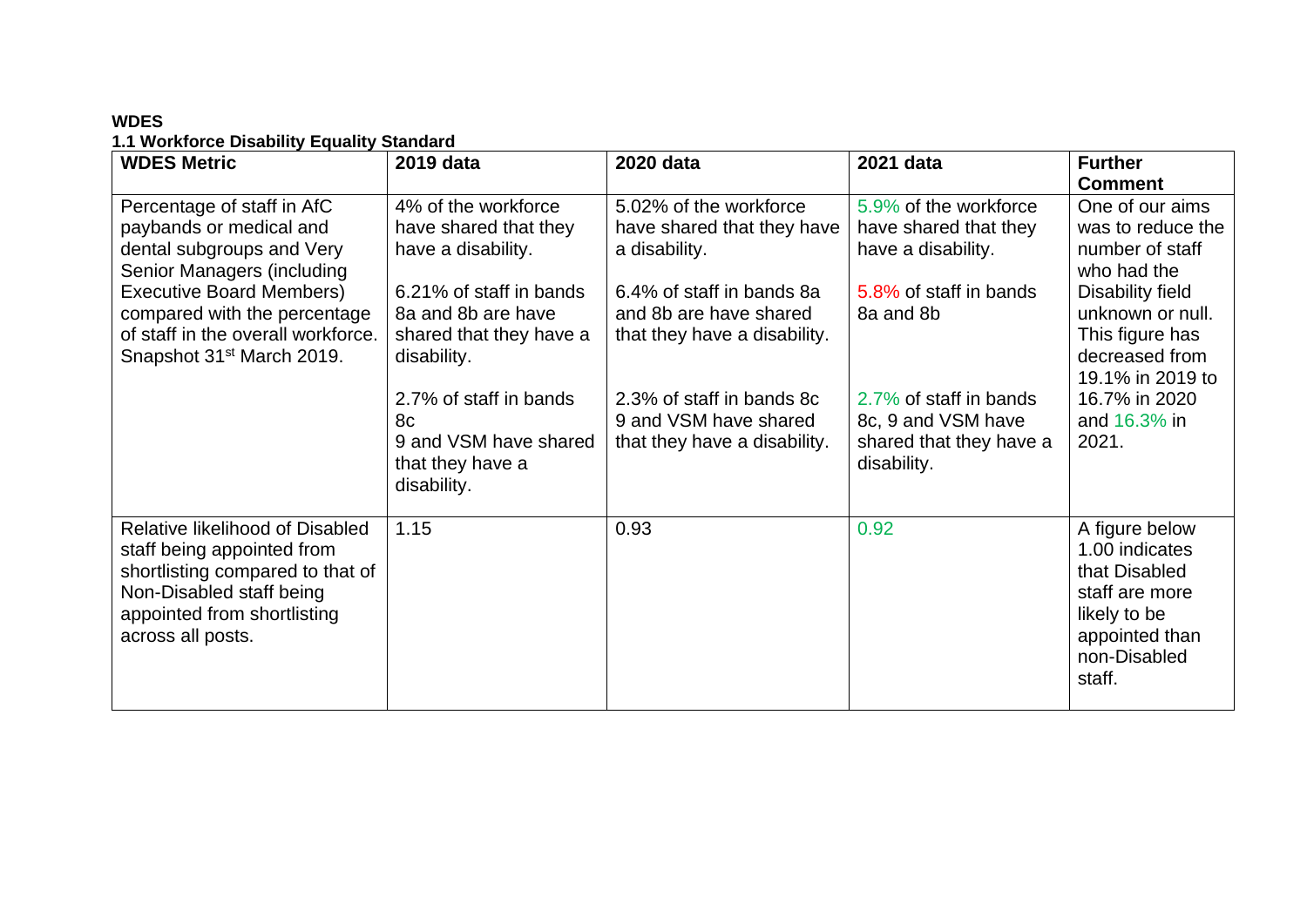| <b>Metric</b>                                     | 2019            | 2020            | 2021                  | <b>Comments</b>                                                                                 |
|---------------------------------------------------|-----------------|-----------------|-----------------------|-------------------------------------------------------------------------------------------------|
| Percentage of staff that feel                     | 33.2% of        | 39.8% of        | 44.6%                 | The gap between Disabled and Non-Disabled                                                       |
| the organisation values the                       | Disabled staff  | Disabled staff  | Disabled staff        | staffs responses closed from 14.7% to 8.8% in                                                   |
| work that they do.                                |                 |                 |                       | 2020 but has increased to 11% in 2021.                                                          |
|                                                   | 47.9% Non-      | 48.6% of Non-   | 55.6% Non-            |                                                                                                 |
|                                                   | <b>Disabled</b> | Disabled staff  | Disabled staff        |                                                                                                 |
| Percentage of disabled staff                      | 79.2%           | 77.8%           | 84%Disabled           | This has increased by 6.2% and is now above                                                     |
| that felt that their employer had                 |                 |                 | staff                 | the 2020 WRES benchmark which was $81.4\%$                                                      |
| made reasonable adjustments                       |                 |                 |                       |                                                                                                 |
| that enabled them to carry out                    |                 |                 |                       |                                                                                                 |
| their work.                                       |                 |                 |                       |                                                                                                 |
| Percentage of staff who                           | 31.3% Disabled  | 38.1% Disabled  | 29.2%                 | There has been a reduction in the percentage                                                    |
| experienced at least one                          | 24.3% Non-      | 23.5% Non-      | <b>Disabled Staff</b> | of Disabled staff that experienced an incident                                                  |
| incident of bullying,<br>harassment or abuse from | <b>Disabled</b> | <b>Disabled</b> | 20% Non-              | of bullying, harassment or abuse from service<br>users, their relatives or other members of the |
| patients, service users, their                    |                 |                 | <b>Disabled</b>       | public.                                                                                         |
| relatives or other members of                     |                 |                 |                       |                                                                                                 |
| the public.                                       |                 |                 |                       | The Trust is below the benchmark. The gap                                                       |
|                                                   |                 |                 |                       | has reduced from 14.6% to 9.2%.                                                                 |
|                                                   |                 |                 |                       |                                                                                                 |
| Percentage of staff who                           | 23.2% Disabled  | 24.6% Disabled  | 21.1%Disabled         | The gap is 7%. Slightly below the benchmark.                                                    |
| experienced at least one                          |                 |                 | staff                 |                                                                                                 |
| incident of bullying,                             |                 |                 |                       |                                                                                                 |
| harassment or abuse from                          | 14.2% Non-      | 16.9% Non-      | 14.1% Non             |                                                                                                 |
| other colleagues.                                 | <b>Disabled</b> | <b>Disabled</b> | <b>Disabled</b>       |                                                                                                 |
|                                                   |                 |                 |                       |                                                                                                 |
|                                                   |                 |                 |                       |                                                                                                 |
|                                                   |                 |                 |                       |                                                                                                 |
|                                                   |                 |                 |                       |                                                                                                 |
|                                                   |                 |                 |                       |                                                                                                 |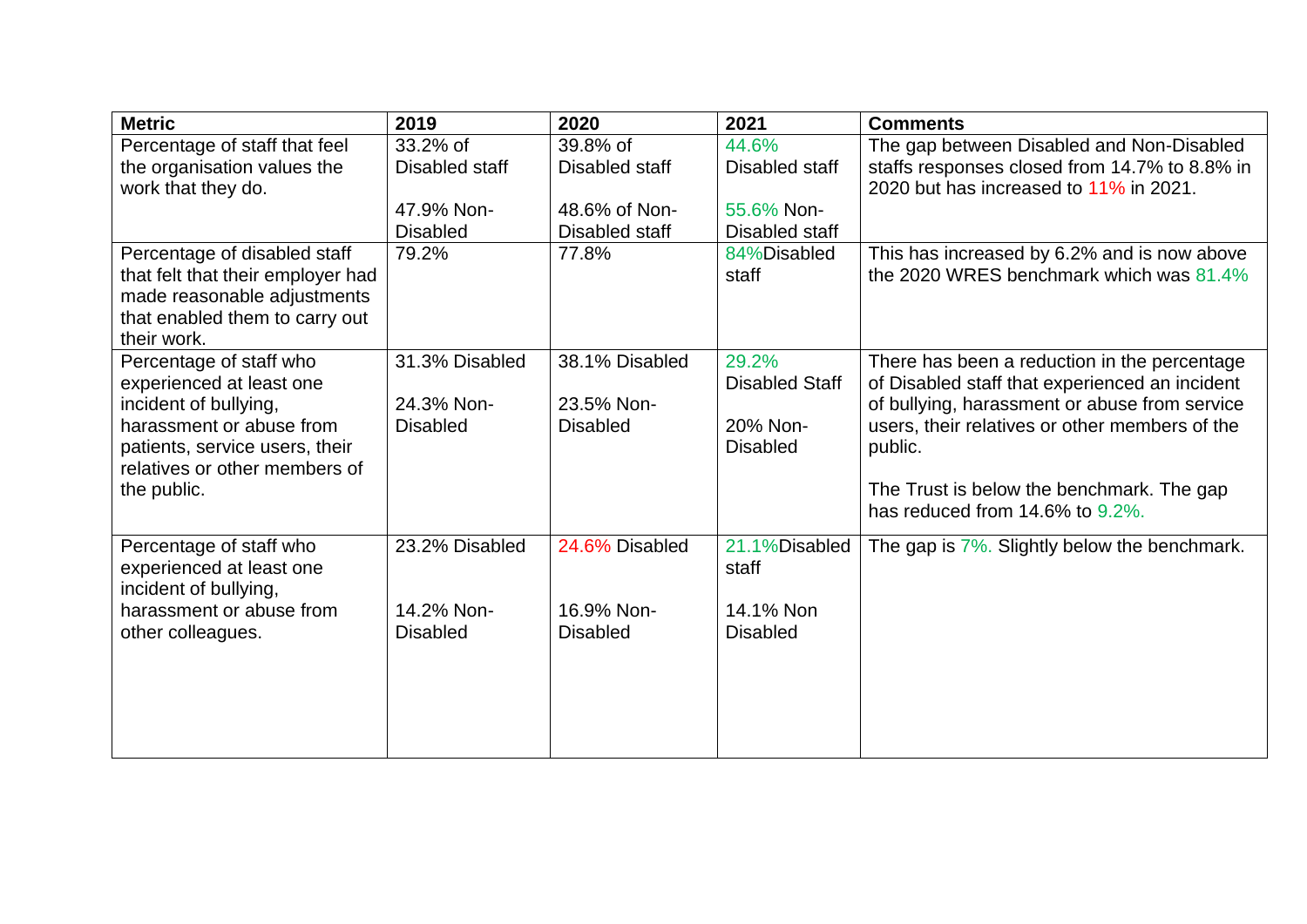| Percentage believing that Trust                                                                                                                                                        | 80.8% Disabled                   | 78.2% Disabled                      | 75.2%                          | The gap between Disabled and Non-Disabled                                                                                   |
|----------------------------------------------------------------------------------------------------------------------------------------------------------------------------------------|----------------------------------|-------------------------------------|--------------------------------|-----------------------------------------------------------------------------------------------------------------------------|
| provides equal opportunities<br>for career progression and                                                                                                                             | 82.2% Non-                       | 83.2% Non-                          | <b>Disabled</b>                | staffs responses continues to widen and is now<br>10.4% the benchmark gap in 2020 is 6.9%.                                  |
| promotion.                                                                                                                                                                             | <b>Disabled</b>                  | <b>Disabled</b>                     | 85.6% Non-<br><b>Disabled</b>  |                                                                                                                             |
| Percentage of staff who<br>experienced at least one                                                                                                                                    | 17.9% Disabled<br>8.4% Non-      | 15% Disabled<br>11.6% Non-          | 13.8%<br><b>Disabled</b>       | The gap is now 6.2% the benchmark gap is<br>$6.7\%$ .                                                                       |
| incident of bullying,<br>harassment or abuse from<br>managers                                                                                                                          | <b>Disabled</b>                  | <b>Disabled</b>                     | 7.6% Non-<br><b>Disabled</b>   |                                                                                                                             |
|                                                                                                                                                                                        | 10.5%<br>difference              | 3.4%<br>difference                  | 6.2%<br>difference             |                                                                                                                             |
| Relative likelihood of Disabled<br>staff compared to non-disabled<br>staff entering the formal<br>capability process, as<br>measured by entry into the<br>formal capability procedure. | 1.54                             | 0.00                                | 0.00                           | The number of cases is low. There were no<br>cases this year where the staff member<br>recorded that they had a Disability. |
| Percentage of Disabled staff<br>compared to non-disabled staff                                                                                                                         | 28% Disabled                     | 28.4% Disabled<br><b>Staff</b>      | 27.6%<br><b>Disabled Staff</b> | The gap is 10.7% The national benchmark is<br>$7.5%$ .                                                                      |
| saying that they have felt<br>pressure from their manager to<br>come to work, despite not<br>feeling well enough to perform<br>their duties.                                           | 18.2% Non-<br><b>Disabled</b>    | 17.4% Non-<br><b>Disabled Staff</b> | 16.9% Non-<br><b>Disabled</b>  |                                                                                                                             |
| The staff engagement score<br>for Disabled staff, compared to<br>non-disabled staff and the                                                                                            | 6.6 Disabled<br>7.1 Non-Disabled | 6.5 Disabled staff                  | 6.7                            | The engagement score has increased by 0.2                                                                                   |